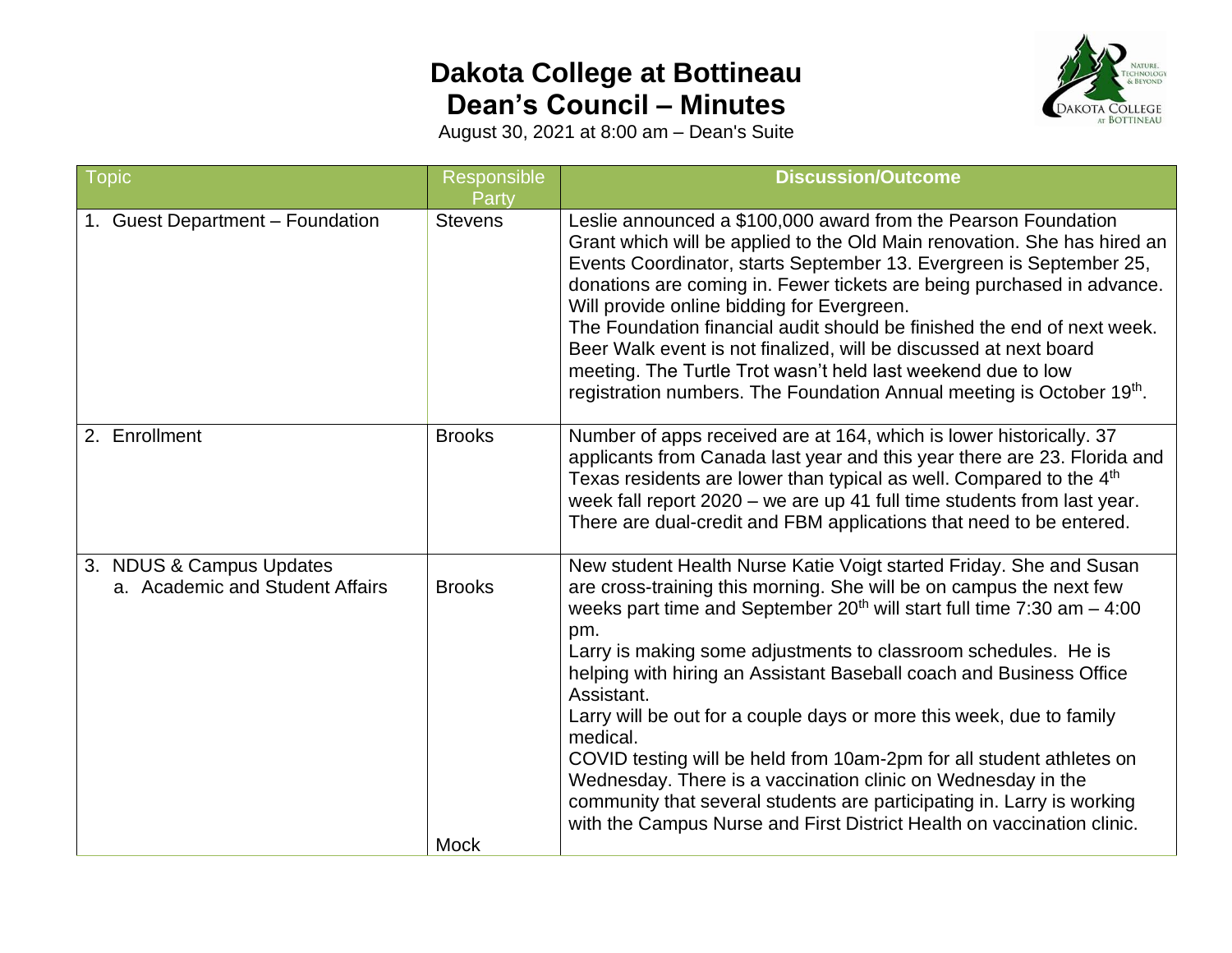## **Dakota College at Bottineau Dean's Council – Minutes**



|                                                                                      |          | <b>BOTTINEAU</b>                                                                                                                                                                                                                                                                                                                                                                                                                                                                                                                                                                                                                                                                                                                                                                                                             |
|--------------------------------------------------------------------------------------|----------|------------------------------------------------------------------------------------------------------------------------------------------------------------------------------------------------------------------------------------------------------------------------------------------------------------------------------------------------------------------------------------------------------------------------------------------------------------------------------------------------------------------------------------------------------------------------------------------------------------------------------------------------------------------------------------------------------------------------------------------------------------------------------------------------------------------------------|
| b. Administrative Affairs / Business<br><b>Affairs</b>                               | O'Toole  | The Business Office is working through registration with the students.<br>The payment plan is available on the DCB website. If students are<br>interested they may sign up for a payment plan there. A push notification<br>will be sent with the link.<br>Discussion held on CARES funding available for students. Some of the<br>students are not aware that it is available. Larry and Sandy will meet<br>with April after the meeting to discuss promoting the funding.<br>Vaccination incentive fund process in review. It needs to be determined<br>whether it will be paid through the Business Office or through Financial<br>Aid.                                                                                                                                                                                   |
| c. Distance Education<br>Council/Distance Ed and<br><b>Academic Support Services</b> |          | Kayla and Stacy have been busy registering students. There is<br>clarification that is consistently made on the payment process. She will<br>not be available for the NCEC meeting to be held in Minot on<br>Wednesday, 10am - about noon. Dr. Migler offered to attend.<br>Will be reviewing reports for online class log-in of students and<br>instructors this week. Also working on a data base for dual credit student<br>enrollees. Kelcee is handling all of the online student registrations. She<br>will be trained on proctoring through zoom to help with Açu-placers.<br>Kayla will be presenting at Westhope High School about the LEAP<br>program.<br>Magic City Campus is interested in pursuing faculty to teach dual credit<br>for DCB Students. They have several students interested in the CNA<br>class. |
| d. Public Affairs Council                                                            | Hageness | Radio interview will be Cody Clemenson this week, talking about the<br>Clay Target offering. Releases sent out about the Clay Target program<br>and Campus/Book Read offering.<br>Will be doing earlier promotion this year for DCB campaign. This will<br>help to promote us during BND Free Application Month - October.                                                                                                                                                                                                                                                                                                                                                                                                                                                                                                   |
| e. Athletics                                                                         | Gorder   | Corey reported that the Clay Target program is on schedule to start. A<br>gun safe is available for students on campus that Cody and Beth have<br>access to.                                                                                                                                                                                                                                                                                                                                                                                                                                                                                                                                                                                                                                                                 |